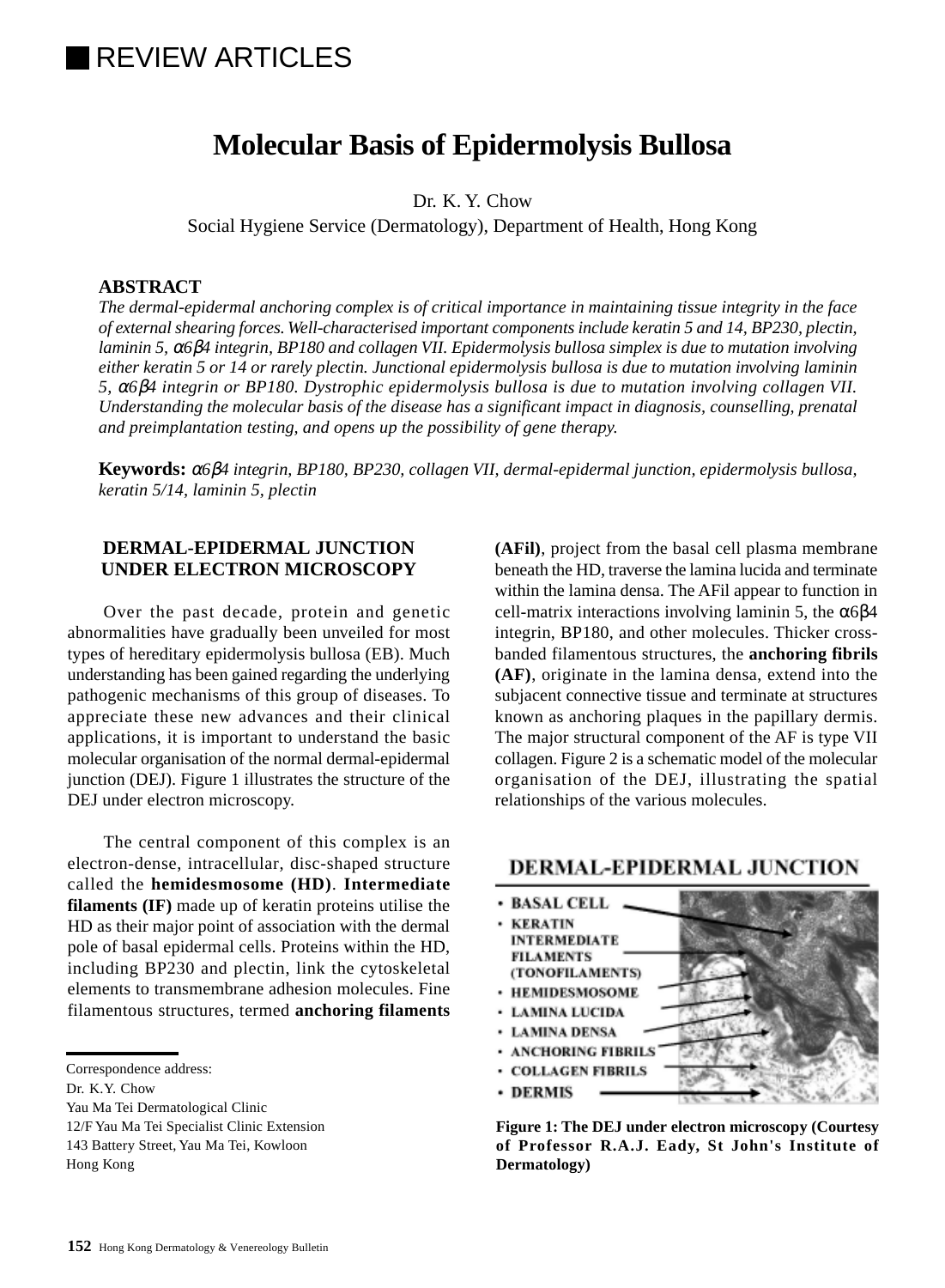

**Figure 2: Schematic model of the molecular organisation of the dermal-epidermal basement membrane. The ability of** α**6**β**4 integrin and plectin to associate with each other and to self-polymerise facilitates the formation of a core that might serve as attachment site for BP180 and BP230. The stabilisation of the hemidesmosome is then achieved by multiple protein-protein interactions**

## **MOLECULAR BASIS OF EPIDERMOLYSIS BULLOSA SIMPLEX**

Keratins exist as obligate heterodimers of type I/II pairs,<sup>1</sup> for example keratin 5 pairs with keratin 14 in basal keratinocyte. Each keratin has its own specific partner(s).

Early studies by Anton-Lamprecht of skin from patients with Dowling-Meara type of epidermolysis bullosa simplex (EBS-DM) provided the first insight that EBS might be a keratin disorder. She noted that clumping of keratin filaments occurred very early in the pathogenic process, leading her to postulate that EBS might be due to a structural defect of the keratin.2

Subsequently various investigators discovered that truncated human keratin 14 (K14) protein disrupted the endogenous keratin network.<sup>3</sup> This pointed to the notion that keratin mutations may behave in a dominantly negative fashion to disrupt keratin filament assembly and architecture, in a way similar to what is seen in EBS-DM basal keratinocytes.

Vassar et al, using a reverse genetic approach, introduced one of the human mutant K14 genes into the germline of transgenic mice. In mice, the human keratin gene was appropriately expressed in the basal layer of the epidermis and in the oral epithelia. Mice expressing the mutant, but not the wild type human K14 gene, exhibited nearly all the phenotypic, morphological and biochemical traits characteristic of EBS-DM.4

Further studies were carried out in sequencing the corresponding genes from normal and EBS patients, and in conducting functional analyses of the defects. The majority of the EBS-DM cases analysed have mutations that reside in the α-helical rod domains of K5 and K14.5,6 These regions play a critical role in the assembly of the K5/14 filaments. In contrast, mutations in EBS-Weber Cockayne tend to be found either in the head domain or in the L1-2 linker segment of K5, which are in less critical regions of keratin filament assembly.<sup>6</sup>

Taken together, these studies provided compelling evidence that: (1) structural defects in K14/5 genes can generate an EBS phenotype; and (2) the severity of the EBS phenotype correlated with the degree to which a specific K14/5 mutant perturbs the keratin filament assembly.

However, not all EBS patients have mutation in the keratin 5 and 14 genes. The plane of cleavage in EBS with late-onset muscular dystrophy (EBS-MD) is low intraepidermal, just above the plasma membrane in basal keratinocytes. Mutations in the gene encoding for plectin are found in this group of patients.<sup>7</sup> Most patients with this recessively inherited disease have associated premature termination codon-type mutations (PTC) and absent plectin expression.8 The muscular dystrophy produced through ablation of plectin is understood since plectin is also immuno-localised to the sarcolemma of muscle cells, and may be involved in connecting the cytoskeleton to the sarcolemma. The reason for the late-onset of muscular dystrophy is however unexplained.

Table 1 summaries the mutational findings in the various major EBS subtypes identified to-date.

#### **MOLECULAR BASIS OF JUNCTIONAL EPIDERMOLYSIS BULLOSA**

Thus far, at least six genes have been implicated in the pathogenesis of the various forms of junctional epidermolysis bullosa (JEB).<sup>9</sup> The first mutation was reported only as recently as 1994. In a large number of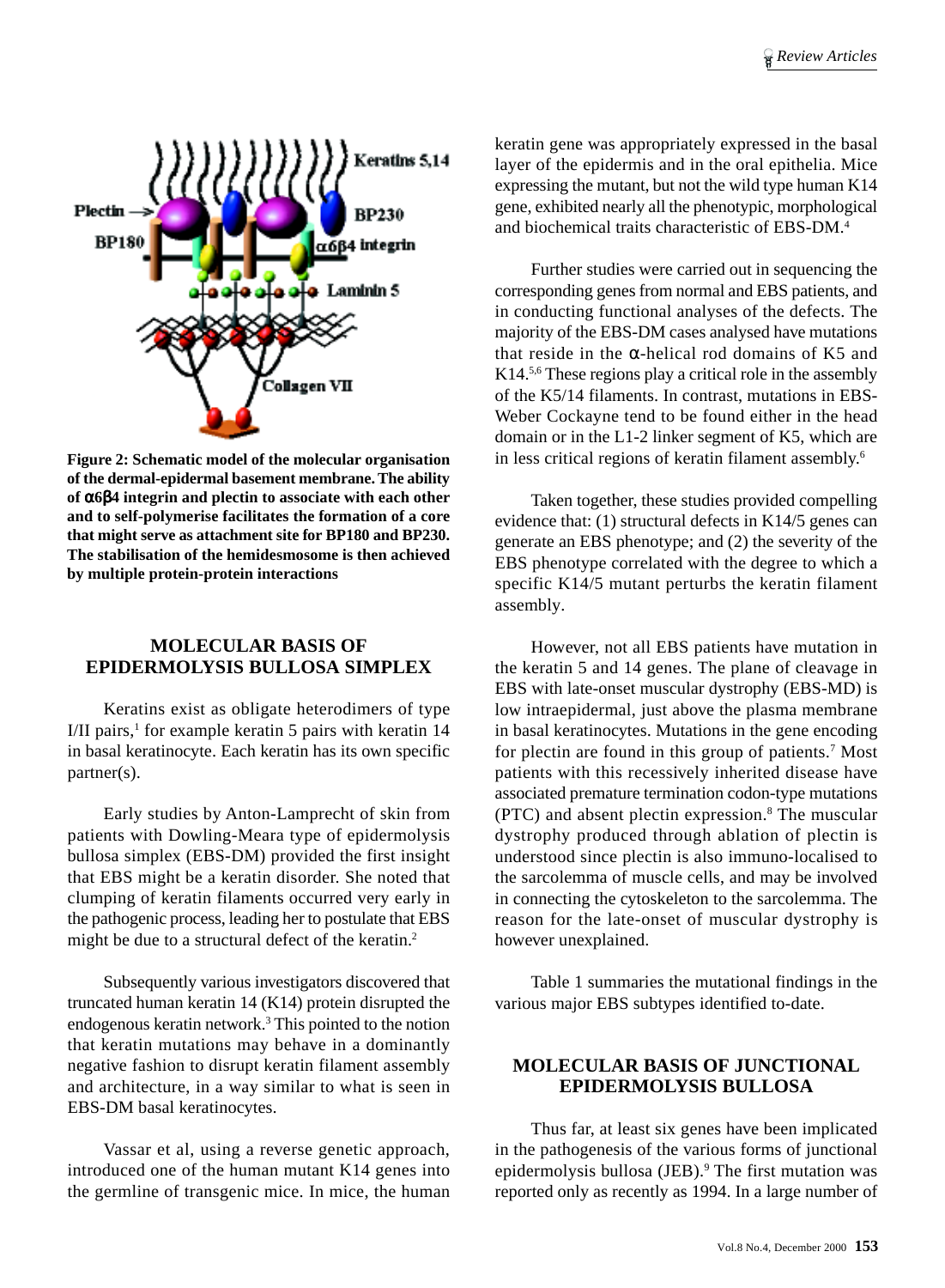|                      | <b>EBS-WC</b> | <b>EBS-DM</b> | <b>EBS-MD</b> |
|----------------------|---------------|---------------|---------------|
| <b>Usual mode of</b> | AD            | AD            | AR            |
| inheritance          |               |               |               |
| K5                   | mis           | mis           | N             |
| K14                  | mis           | mis           | N             |
| <b>Plectin</b>       | N             | N             | PTC/PTC       |
|                      |               |               | del/del       |
|                      |               |               |               |

**Table 1. Mutational analyses of inherited EBS**

**PTC** premature termination codon

**del** deletion mutation

**mis** missense mutation

Adapted from Fuchs E (1999)6

patients with both the Herlitz and the non-Herlitz forms of JEB, specific mutations have been identified in the three genes encoding the constitutive polypeptides of the anchoring filament protein laminin 5, known as the α3, β3, and γ2 chains, and encoded by the *LAMA3, LAMB3,* and *LAMC2*, respectively. Mutations in the genes encoding other anchoring filament components have more recently been detected in other JEB subtypes. Mutations in the gene encoding both the  $\alpha$ 6 (ITA6) and  $β$ 4 (ITB4) subunits of the epithelial cell specific  $α6β$ 4 integrin have been detected in JEB patients who have co-existent pyloric atresia. Mutations in the gene encoding the BP180 (COL17A1) have also been demonstrated in some patients with JEB-nH.10

#### **JEB, Herlitz type (JEB-H)**

JEB is characterised by blistering at the level of the lamina lucida. Early electron microscopic data on JEB indicated ultrastructural abnormalities in the HD-AFil complexes, in which the hemidesmosomes were rudimentary and poorly formed.11 In JEB-H, initial immunofluorescence staining for laminin 5 suggested the complete absence of this protein. Subsequent to the cloning of genes encoding the three polypeptides, mutation strategies have revealed genetic lesions in each of the three genes, *LAMA3, LAMB3,* and *LAMC2*. All mutations disclosed thus far result in premature termination codons, leading to complete absence of laminin 5 expression.10 Laminin 5 is widely expressed in multiple tissue, and its absence in the Herlitz's variant results in respiratory, haematologic, genitourinary and gastrointestinal complications.

#### **JEB, non-Herlitz type (JEB-nH)**

Patients with JEB-nH have significant manifestations of junctional disease, but they do survive

infancy and some improve clinically with age. They may have many of the cutaneous manifestations that are similar to the Herlitz variant, including periorificial erosion and significant nail/tooth/mucosal involvement, but are usually milder. Some of them appear to suffer from a reduction, but not a complete absence, of laminin 5 function. When analysed at the molecular level, this group of patients are shown to harbour a null type of mutation in one allele, and a structural mutation in the other allele, involving one of the three genes encoding for laminin 5.12

However, not all the JEB-nH patients have mutations involving laminin 5. Some of these patients analysed at the molecular level have been shown to have absent expression of BP180, resulting from underlying premature termination-type null mutations.13,14 These patients belong to the group generalised atrophic benign epidermolysis bullosa (GABEB) in the previous classification but has been grouped in the JEB-nH subtype under the new revised classification.<sup>15</sup>

#### **JEB with pyloric atresia (JEB-PA)**

Immunofluorescence studies in the skin of patients with JEB-PA have revealed the absence or attenuation of staining with antibodies against α6β4 integrin. Mutations are demonstrated in the genes *ITGA6* and *ITGB4*. 16 A mutation in either integrin partner can give rise to the same JEB-PA phenotype. This disease usually involves PTC mutations, resulting in absent expression of functional α6β4 integrin heterodimers, although structural mutations have also been described.<sup>10</sup> The α6β4 integrin is present in a number of tissues, and its systemic absence in these patients usually results in death within the first few years of life. Some of these abnormalities include hydronephrosis and nephritis, and all these patients are born with pyloric atresia. Hemidesmosomes are severely hypoplastic in the skin of these patients, underscoring the critical role that  $\alpha$ 6 $\beta$ 4 integrin plays in hemidesmosome assembly.

Table 2 summaries the mutational findings of the various major subtypes of JEB identified to-date.

#### **MOLECULAR BASIS OF DYSTROPHIC EPIDERMOLYSIS BULLOSA**

Under electron microscopy, dystrophic forms of EB (DEB) are characterised by the presence of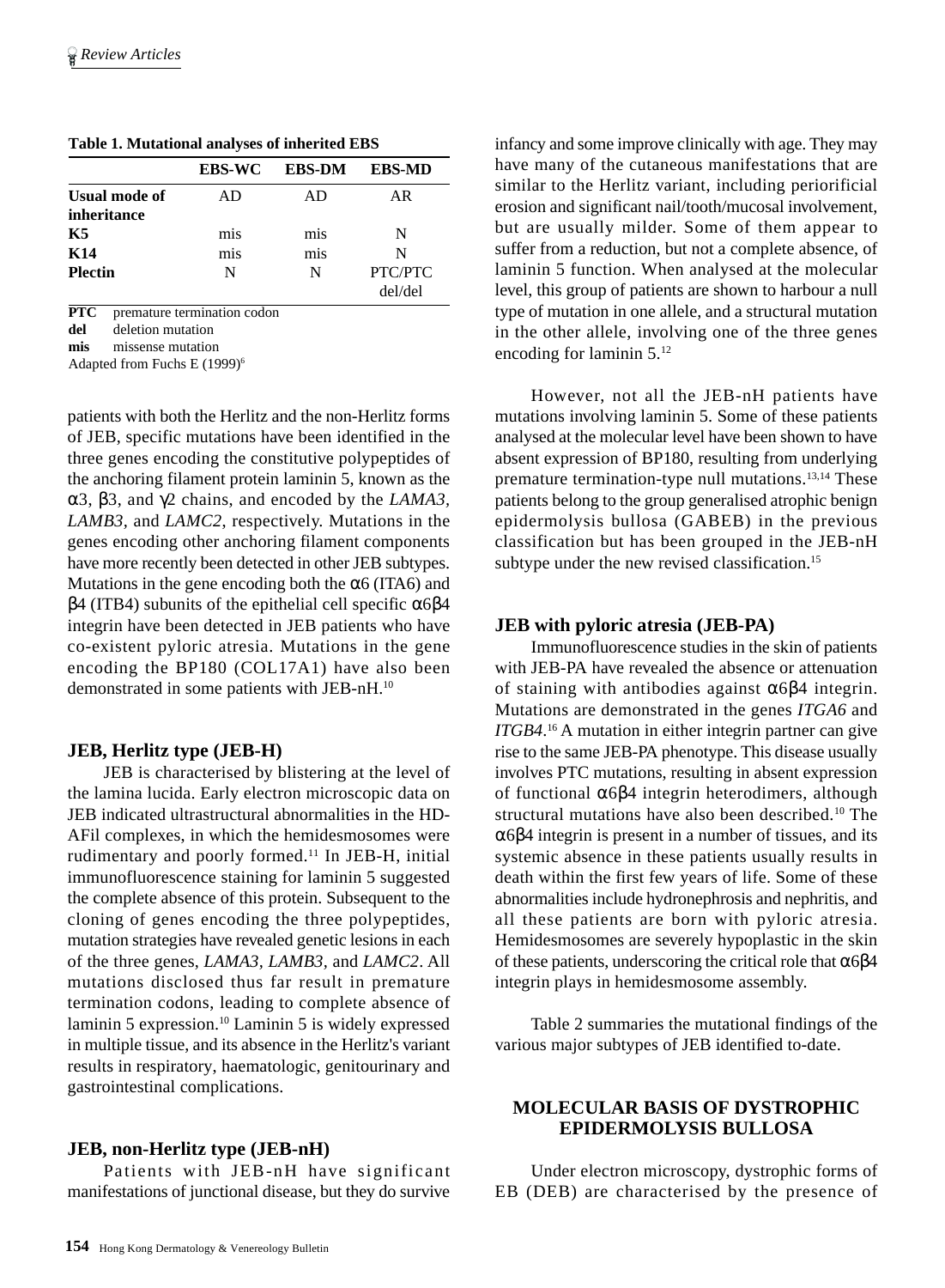**Table 2. Mutational analyses of various types of JEB**

|                           | JEB-H          | JEB-nH         | <b>JEB-PA</b> |
|---------------------------|----------------|----------------|---------------|
| Mode of inheritance       | AR             | AR.            | AR            |
| Laminin-5                 | <b>PTC/PTC</b> | PTC/mis        | N             |
| (LAMA3,                   |                | $m$ is/ $m$ is |               |
| LAMB3, LAMC2)             |                | del/del        |               |
| <b>BP180</b>              | N              | PTC/PTC        | N             |
|                           |                | PTC/mis        |               |
|                           |                | $m$ is/ $m$ is |               |
|                           |                | del/del        |               |
| $\alpha$ 6 integrin chain | N              | N              | PTC/PTC       |
| β4 integrin chain         | N              | N              | PTC/PTC       |
|                           |                |                | PTC/del       |
|                           |                |                | PTC/mis       |
|                           |                |                | mis/mis       |
|                           |                |                |               |

**PTC** premature termination codon

**del** deletion mutation

**mis** missense mutation

Adapted from Pulkkinen L et al (1999)<sup>10</sup>

qualitative or quantitative abnormalities in anchoring fibrils.17 Since anchoring fibrils consist predominantly, if not exclusively, of type VII collagen, $18$  investigations were naturally steered along the line of *COL7A1* gene mutations as the cause in this group of patients. This was supported by immunohistochemical analysis of skin from patients with recessive dystrophic EB, which showed reduced or absent staining for type VII collagen epitopes along the dermal-epidermal junction.19

As to-date, all cases of DEB demonstrated at the molecular level are associated with mutations of the *COL7A1* gene.20

#### **Recessive DEB, Hallopeau-Siemen type (RDEB-HS)**

In the majority of the cases with this severe mutilating subtype RDEB-HS, the genetic lesions consist of PTC mutations in both alleles.<sup>21</sup> These mutations predict synthesis of truncated type VII collagen polypeptides, which are unable to assemble into functional anchoring fibrils. As a result, anchoring fibrils are absent, leading to severe fragility of the skin.

#### **Recessive DEB, non Hallopeau-Siemen type (RDEB-nHS)**

In the clinically milder subtype RDEB-nHS, the

genetic lesion is frequently a missense mutation or inframe deletion.22 The mutation frequently affect a critical amino acid, which can alter the conformation of the protein and thus interfere with the assembly and packing of type VII collagen molecules into anchoring fibrils. Some ultrastructurally recognisable anchoring fibrils, although often morphologically altered, can still be detected.17

#### **Dominant DEB (DDEB)**

Type VII collagen is a homotrimer consisting of three identical chains. The characteristic genetic lesion in DDEB is a glycine substitution mutation in the collagenous domain of the type VII collagen, destabilising the triple helix molecule, exerting a dominant effect.<sup>23</sup> This interferes with the secretion and/ or promotes intracellular degradation of the mutant molecules. Assuming equal level of expression from both the mutant and wild-type allele, one out of eight trimeric collagen molecules is expected to consist exclusively of normal polypeptides. The type VII collagen molecules in DDEB patients are apparently capable of forming anchoring fibrils, although they are usually thin and reduced in number due to faulty assembly of mutated molecules. Nonetheless, the presence of these structures explains the relatively mild clinical presentation in the dominantly inherited forms of DEB.

Table 3 summarises the mutational findings in the various forms of DEB.

| Table 3. Mutational analyses of the major types of DEB |  |  |  |  |  |
|--------------------------------------------------------|--|--|--|--|--|
|--------------------------------------------------------|--|--|--|--|--|

|                     | DDER |         | RDEB-HS RDEB-nHS |
|---------------------|------|---------|------------------|
| Mode of inheritance | AD   | AR.     | AR               |
| Type VII collagen   | GS   | PTC/PTC | GS/PTC           |
|                     | del  | del/del | $m$ is/ $m$ is   |
|                     |      | mis/mis | DTC/PTC          |
|                     |      |         | GS/GS            |
|                     |      |         | GS/del           |
|                     |      |         | PTC/GS           |
|                     |      |         | PTC/del          |
|                     |      |         | del/mis          |

**DTC** delayed termination codon

**GS** glycine substitution

**PTC** premature termination codon

**del** deletion mutation **mis** missense mutation

Adapted from Uitto J et al  $(1999)^{20}$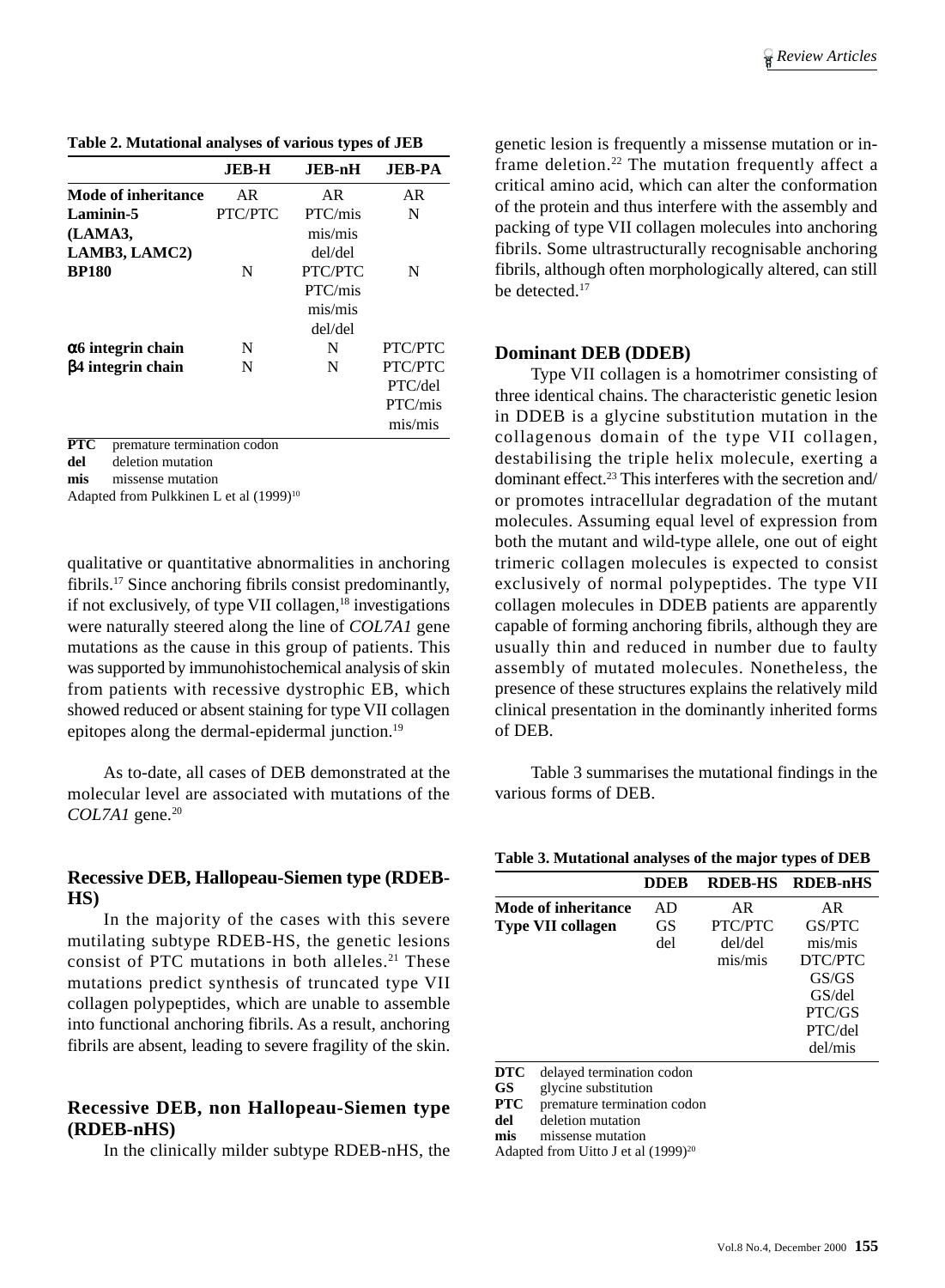## **RELEVANCE OF MOLECULAR STUDIES TO BETTER PATIENT CARE**

Ten years ago, essentially nothing was known of the underlying molecular mechanisms leading to blistering and other phenotypic manifestations of EB. In contrast, it is now well established that mutations in at least 10 distinct genes encoding the structural components of the DEJ underlie the different variants of EB (Table 4). The next question is whether the progress made in molecular aspects of EB will lead to better patient care. There are five areas in which molecular understanding of the diseases have made a significant impact in clinical care: diagnosis and prognosis, counselling, prenatal testing, preimplantation testing, and gene therapy.

## **Diagnosis and prognosis**

Our understanding of the underlying mutations in different forms of EB provides guidance for refining the classification through identification of specific subgroups, with prognostic implications.

For example, identification of mutation in laminin 5 genes in a patient with JEB allows one to distinguish, on the molecular basis, whether the patient has a lethal, Herlitz type of JEB, or whether the disease is likely to be of the non-lethal variety. Similarly, in a patient with JEB-PA, detection of nonsense mutations in both *ITGB4* alleles will predict a severe disease, while the presence of missense mutations in the same gene will predict a relatively milder disease course.

## **Counselling**

It is obviously pertinent to ascertain the risk of recurrence of the disease in future pregnancies in the same and in future generations. By current paradigm, the risk for recurrence in subsequent pregnancies of an autosomal recessive condition is 25%, while that of an autosomal dominant condition is 50%. But things are not always as straight-forward.

An example of the impact of molecular diagnostics is provided by observations on *COL7A1* mutations in the DEB. In particular, "sporadic" cases with relatively mild blistering tendency and clinically normal parents have long posed a diagnostic difficulty in genetic assessment and subsequent counselling. Specifically, such patients can be due to a relatively mild form of recessive dystrophic EB (RDEB), or they could equally be carrying a de novo dominant form of mutation. These two forms will be indistinguishable both clinically and by immunofluorescence and electron microscopic findings. With the ability to detect mutations in the specific gene, both in the patients and in the parents, the pattern of inheritance can be ascertained.

Another example is provided by Herlitz JEB, an autosomal recessive disease, which is characteristically a result of nonsense mutations in both alleles of any of the three laminin 5 genes. Thus the parents are expected to be obligate heterozygote carriers of the respective mutations, and the risk for recurrence in subsequent pregnancies of the same parents is 25%. However, in two recent reports of two such families, molecular examination of the mutations in laminin 5 genes in these

| Table 4. Summary of the molecular heterogeneity of epidermolysis bullosa: clinical variants, level of tissue separation |
|-------------------------------------------------------------------------------------------------------------------------|
| within the DEJ, and the mutated genes with corresponding chromosomal locations                                          |

| <b>EB</b> variant | Level of tissue separation                 | <b>Mutated gene</b> | <b>Chromosomal locus</b> |
|-------------------|--------------------------------------------|---------------------|--------------------------|
| <b>EBS</b>        | Intraepidermal                             | KRT <sub>5</sub>    | $12q11-13$               |
|                   |                                            | <b>KRT 14</b>       | $17q12-21$               |
| <b>EBS-MD</b>     | Basal keratinocyte/Lamina lucida interface | <b>PLN</b>          | 8q24                     |
| <b>JEB-PA</b>     |                                            | ITGA6               | $2q24-31$                |
|                   |                                            | ITGB4               | 17q25                    |
| JEB               | Lamina lucida                              | COL17A1             | 10q24.3                  |
|                   |                                            | LAMA3               | 18q11.2                  |
|                   |                                            | LAMB3               | 1q32                     |
|                   |                                            | LAMC <sub>2</sub>   | 1q25-31                  |
| <b>DEB</b>        | Sub-lamina densa                           | COL7A1              | 3p21.1                   |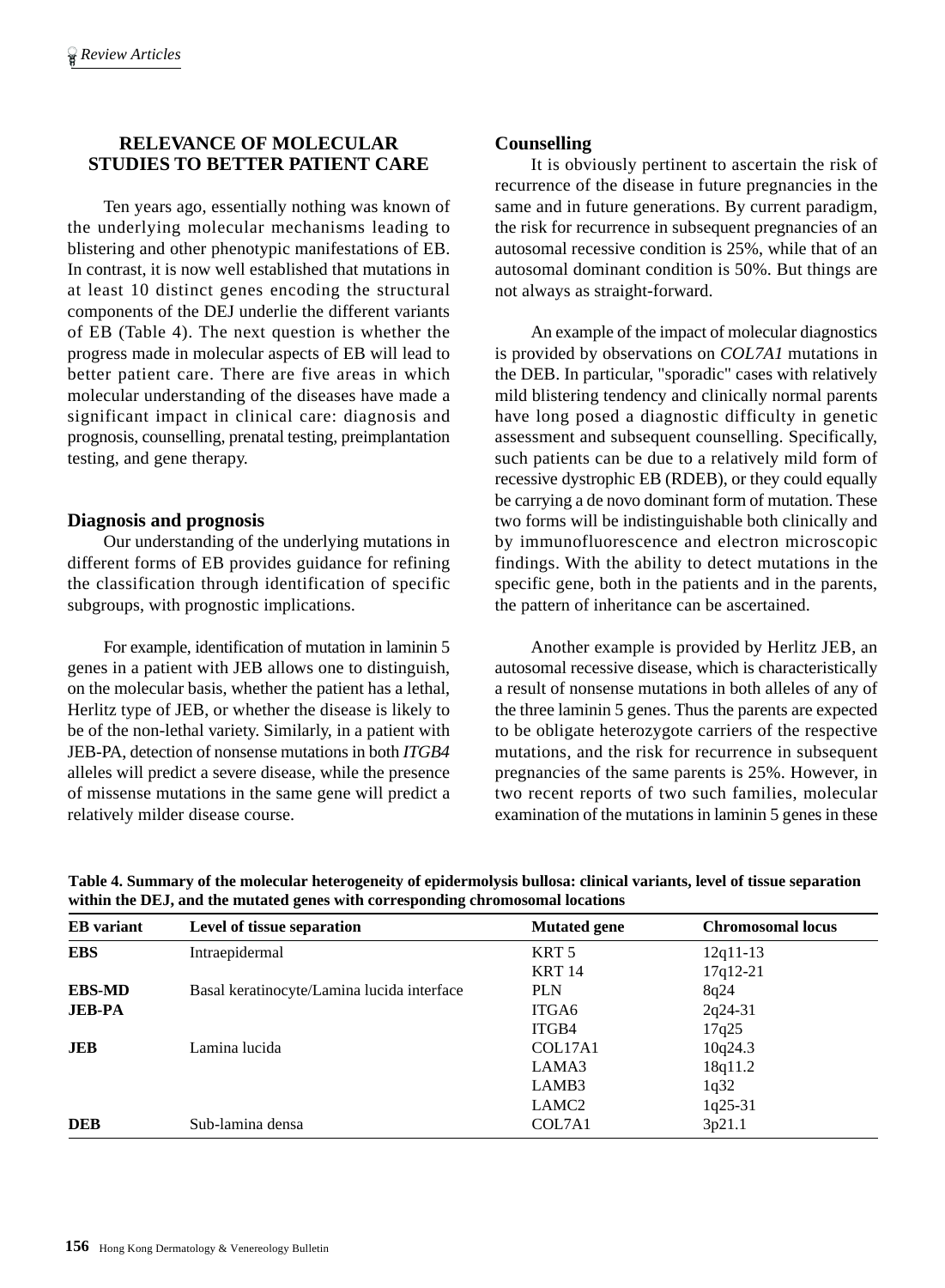families have totally altered this risk estimation. Specifically, in both cases a newborn with severe Herlitz JEB with homozygous PTC mutations in both alleles of the *LAMB3* gene was noted. The mother in both cases was a heterozygote for the respective mutation, while the father did not carry the same mutation, yet nonpaternity was excluded by microsatellite analysis. Careful haplotyping of the probands' DNA indicated that in both cases the disease had arisen on the basis of uniparental disomy, or inheritance of two copies of the gene from one parent. The most likely explanation of the genetic events leading to homozygosity of the mutation is meiotic non-disjunction followed by trisomy rescue. Whatever the real reason behind this genetic event, the important implications to the families are that these rare incidences are unlikely to happen in a subsequent pregnancy, and the risk for a similarly affected child is extremely small, much less than that of the predicted 25%.<sup>24,25</sup>

#### **Prenatal testing**

The risk of recurrence in subsequent pregnancies, be it the estimated 25% (for autosomal recessive conditions) or 50% (for autosomal dominant conditions), is still substantial. The ability to diagnose the condition prenatally is obviously important so that termination of pregnancy can be offered to the mother carrying a baby who has a severe condition like Herlitz JEB, Hallopeau-Siemens type of RDEB or JEB-PA.

In the 1980s, fetal skin biopsy played a major role in prenatal diagnosis to identify severe hereditary diseases.26-28 The largest disadvantage of fetal skin biopsy is that they can be performed only during the second trimester of pregnancy at around 18-21 weeks of gestation, when the fetal skin is both morphologically and biochemically established. The parents with an at-risk fetus therefore have to face prolonged anxiety.

The elucidation of precise gene defects in families has led to the development of DNA-based prenatal diagnosis. A chorionic villus sampling at 10 weeks' gestation or amniocentesis at 13 weeks' gestation during the first trimester can be carried out to obtain fetal DNA for prenatal testing. The diagnosis can be made in 24-48 hours through DNA analysis, and the results obtained before the pregnant mother can actually feel the first fetal movement. Another advantage is the lower risk of such a procedure. The estimated fetal loss rate is

4-7% following fetal skin biopsy, 1% after chorionic villus sampling, and 0.5% after amniocentesis.<sup>29</sup> Needless to stress is that a first-trimester termination of an affected fetus is much less difficult and traumatic than a second-trimester termination.

Recent studies suggest that various fetal cells, such as trophoblasts, erythrocytes and leukocytes, circulate in maternal blood.30 Among these fetal cells, nucleated erythrocytes appear to be suitable for prenatal diagnosis because they are uncommon in the peripheral blood of normal adults and are most abundant in the blood of the mother. Nucleated erythrocytes can be collected from the peripheral blood of pregnant women at 8-11 weeks' gestation. Contamination can be avoided with direct micromanipulation of single fetal nucleated erythrocytes under microscopic observation. Subsequently PCR amplification of these single cells and DNA analysis can then be carried out. This permits non-invasive prenatal genetic diagnoses. A difficult technical problem to overcome is to identify whether the selected cells are fetal or maternal in origin, especially when the fetus is female and does not carry a Y-chromosome.

#### **Preimplantation diagnosis**

Strictly speaking, prenatal diagnosis is not a form of disease prevention. Termination of pregnancy, when it is required, is performed because a "disease" has occurred. The couple still has to bare the psychological trauma of carrying but eventual loss of a potential baby.

Preimplantation diagnosis is an alternative to conventional prenatal diagnosis. It basically involves ovarian stimulation, ova retrieval and in vitro fertilisation. After successful fertilisation, a single blastomere biopsy is performed at the 6-10 cells stage of the embryo, ususally at about day three, and DNA analysis of the single blastomere is utilised for testing. Disease free embryos are selected for transfer to the uterus, thereby avoiding the need for termination of pregnancy.

From the various studies done so far, removal of one or two cells at this stage does not seem to affect the viability, cleavage rate or rate of development up to the blastocyte stage.31 However it is premature to say that this procedure is definitely free from any long-lasting ill-effect to the potential baby.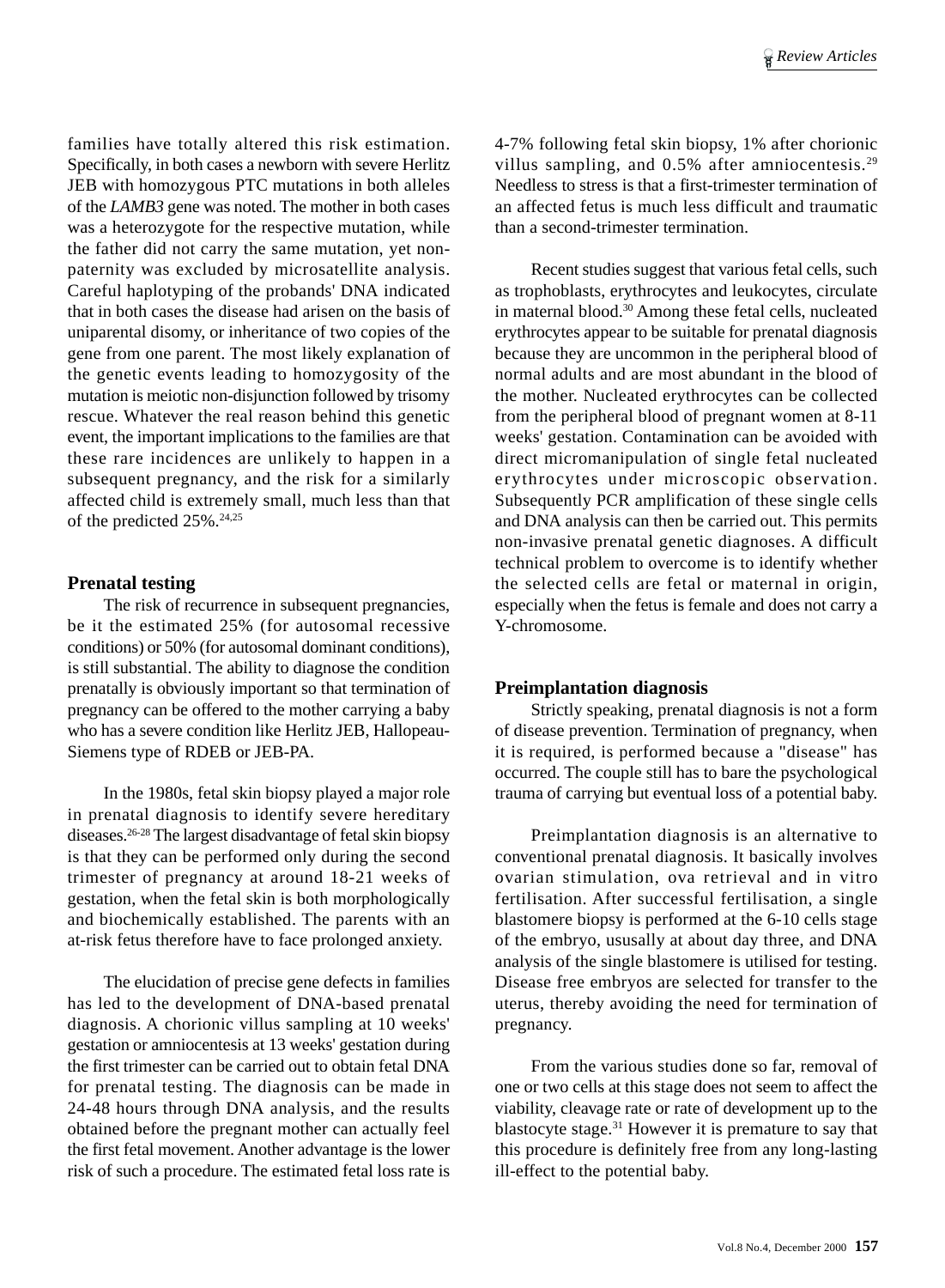The first successful application of a preimplantation genetic diagnosis was carried out for cystic fibrosis. Subsequently, this technique has been employed in a wide-range of hereditary disorders, such as Tay-Sachs disease, Marfan Syndrome, Hungtington chorea and familial adenomatous polyposis coli. Recently, trials have been carried out in families with Herlitz JEB.32

Preimplantation diagnosis, however, contains several disadvantages when compared to conventional DNA-based prenatal diagnosis. Technical difficulties, the higher cost and the low success rate for deliveries may make it less than attractive to some people. Nonetheless it is a valuable alternative to provide to couples who can afford the cost.

## **Gene therapy**

The understanding of the genetic basis of various inherited diseases allows the insight of "cure" for these conditions by means of gene therapy.

To implement successful cutaneous gene therapy, several criteria must be fulfilled. Firstly, the corrective gene must be efficiently transferred to the cells of the skin, the basal keratinocytes in the case of EB. Secondly, stem cells must be effectively targeted during the gene transfer. Thirdly, adequate expression and precise localisation of the therapeutic gene product needs to take place. Finally, sustained expression of the corrective gene needs to occur over an extended period of time.

Theoretically, recessive type of EB can be corrected by replacing the patient's defective genes with a normal wide-type gene. For dominant condition, the mutant gene has to be "switched off" by knocking it off. However there is the distinct possibility of rejection of skin containing the therapeutic gene product, which might be recognised as a foreign protein by the patient's immune system. Immunosuppressive agents, topical or systemic, and ultraviolet light therapy, may be required as counter measures.

In theory, correcting the genes seems straightforward. However, as to-date, successful gene therapy has eluded all the biomedical disciplines. Further research and trials are needed.

## **CONCLUSIONS**

It has been more than a century since the first report of hereditary epidermolysis bullosa was described in the medical literature. Significant progress have been made, especially in the last two decades, of the molecular defects involved in the various major types of the disorder. However there are still many areas in which things are not totally clear. There are still some molecules, such as uncein and p300, the function and role of which are not clear. There are probably other proteins still unidentified. Knowledge of these may have significant impact on the success of future potential molecular treatment, and are not purely academic exercises.

The approach to classification of EB has changed in the light of molecular discovery of the underlying defect. Traditional classification based purely on clinical findings is unreliable and heavily observer-dependent. Variation in clinical manifestation within the same disease is not unexpected. Excessive subtypes based on clinical features alone may be made when in fact they may represent merely variation of the same disease process. This will lead to a lengthy classification system, which only serves to confuse, rather than help in the understanding and management of the disease.

However a classification based purely on molecular data, at least at present, is not totally satisfactory either. Similar or identical EB phenotypes may result from mutations involving different proteins, as in the case of non-Herlitz junctional EB. It is also clear that there may be little correlation between genotype and phenotype within at least some of the major types of EB. As such, a pure genetic approach will lead to a redundant and lengthy classification system, but may not add any important information. It is also obvious that molecular biological testing may not be available or affordable to some except in affluent countries with specialised centres. Strict reliance on molecular data for classification is plainly not feasible in many cases. Therefore, at present, it is best to adopt a combined clinical and molecular approach to classify EB.

The two major goals of management of an inherited disease are no different from those of any acquired disease: prevention when possible, and treatment when not. Understanding the underlying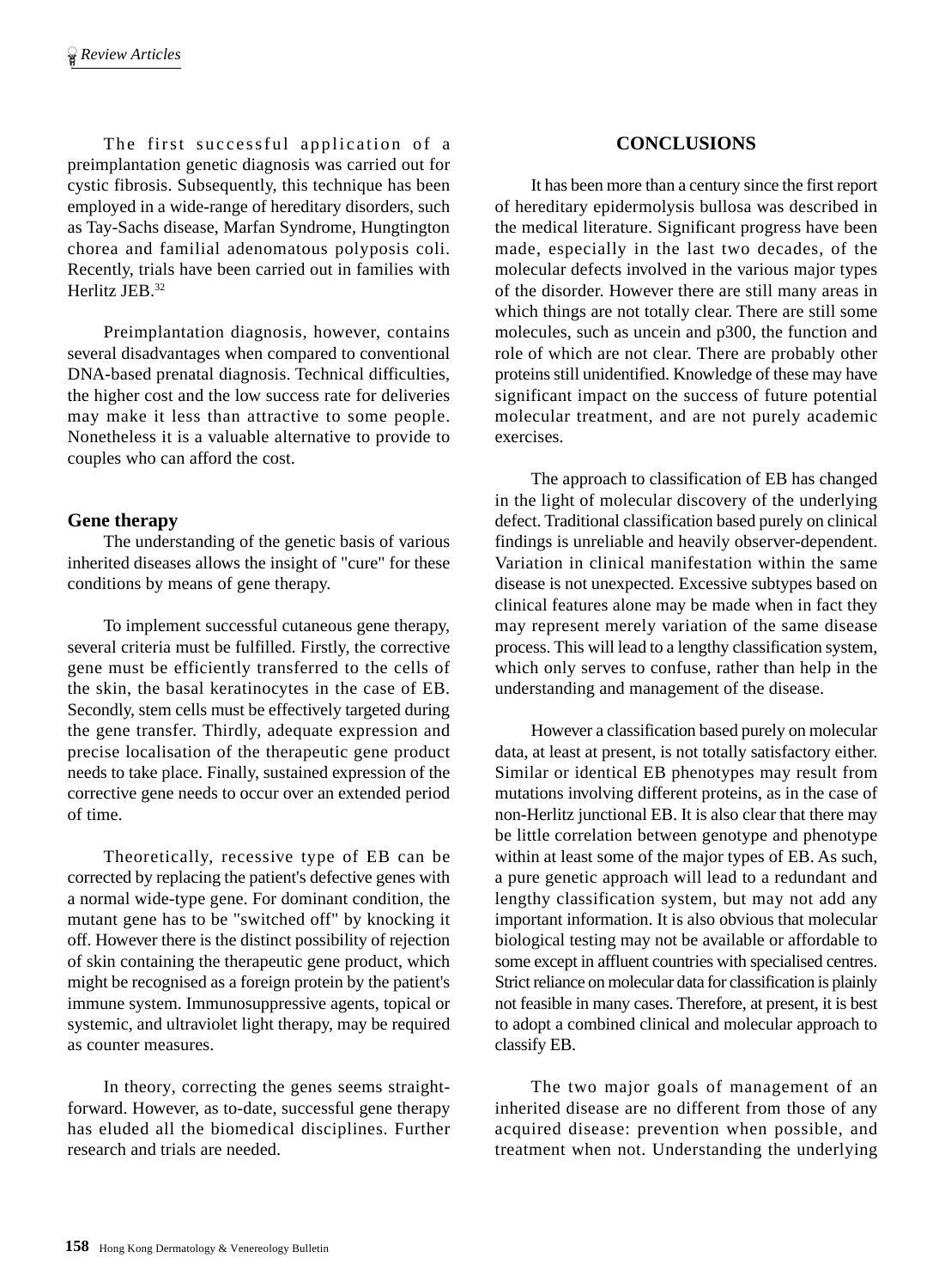mutations in EB has helped us to get closer to these goals. Immediately relevant to patient care are the improvements in accuracy of diagnosis, disease prognostication, and genetic counselling. The development of DNA-based prenatal diagnosis, which can be performed earlier and carries a lower fetal loss rate, is also a significant improvement over that provided by fetal skin biopsy. Preimplantation diagnosis through blastomere analysis, a technological advance that would obviate the necessity of termination of pregnancy in case of an affected fetus, represents the closest approach to the prevention of disease at present.

The future direction in the treatment of severe forms of epidermolysis bullosa is in gene therapy, by inserting and expressing new genetic information in somatic cells. The identification of mutations responsible for various phenotypes of EB has made it possible to consider gene therapy in this group of disorder. Despite the fact that keratinocytes offer an attractive target for therapeutic gene delivery, there are still many technical hurdles that have to be overcome. Improved methods for gene transfer, especially in vivo transfer, and achieving sustained high-level expression of the transgene are areas that need much research. As the field of epidermal gene therapy advances, hopefully one can look forward to a new dimension in the treatment of a wide variety of cutaneous disorders in the foreseeable future.

#### *Learning points:*

*Understanding the underlying mutations in EB can improve the accuracy of diagnosis, disease prognosis, and genetic counselling. DNA-based prenatal diagnosis can be performed earlier and carries a lower tetal loss rate than fetal skin biopsy.*

#### **References**

- 1. Steinert PM. Structure, function and dynamics of keratin intermediate filaments. J Invest Dermatol 1993;100:729-34.
- 2. Anton-Lamprecht I, Schnyder UW. Epidermolysis bullosa herpetiformis Dowling-Meara: a report of a case and pathomorphogenesis. Dermatologica 1982;164:221-35.
- 3. Anton-Lamprecht I. Ultrastructural identification of basic abnormalities as clues to genetic disorders of the epidermis. J Invest Dermatol 1994;103:6S-12S.
- 4. Vassar R, Coulombe PA, Degenstein L. Mutant keratin expression in transgenic mice causes marked abnormalities resembling a human genetic skin disease. Cell 1991;64:365-80.
- 5. Stephens K, Sybert VP, Wijsman EM. A keratin 14 mutational hot spot for epidermolysis bullosa simplex, Dowling-Meara: implications for diagnosis. J Invest Dermatol 1993;101:240-3.
- 6. Fuchs E. The molecular biology of epidermolysis bullosa simplex. In: Fine JD, Bauer EA, McGuire J, Moshell A, editors. Epidermolysis Bullosa – Clinical, Epidermiologic, and Laboratory Advances and the Findings of the National Epidermolysis Bullosa Registry. Baltimore: Johns Hopkins University Press; 1999:282-5.
- 7. Smith FJ, Eady RAJ, Leigh IM. Plectin deficiency results in muscular dystrophy with epidermolysis bullosa. Nat Genet 1996;13:450-7.
- 8. Uitto J, Pulkkinen L, Smith FJ. Plectin and human genetic disorders of the skin and muscle. Exp Dermatol 1996;5:237-46.
- 9. Christiano AM, Uitto J. Molecular complexity of the cutaneous basement membrane zone: revelations from the paradigms of epidermolysis bullosa. Exp Dermatol 1996;5:1-11.
- 10. Pulkkinen L, Uitto J, Christiano AM. The molecular basis of the junctional forms of epidermolysis bullosa. In: Fine JD, Bauer EA, McGuire J, Moshell A, editors. Epidermolysis Bullosa – Clinical, Epidermiologic, and Laboratory Advances and the Findings of the National Epidermolysis Bullosa Registry. Baltimore: Johns Hopkins University Press; 1999:300-25.
- 11. Eady RAJ, McGrath JA, McMillan JR. Ultrastructural clues to genetic disorders of skin: the dermal-epidermal junction. J Invest Dermatol 1994;103(Suppl 5):13S-18S.
- 12. McGrath JA, Christiano AM, Pulkkinen L. Compound heterozygosity for nonsense and missense mutations in the LAMB3 gene in nonlehtal junctional epidermolysis bullosa. J Invest Dermatol 1996;106:775-7.
- 13. McGrath JA, Gatalica B, Christiano AM. Mutations in the 180 kDa bullous pemphigoid antigen (BPAG2), a hemidesmosomal transmembrane collagen (COL7A1), in generalised atrophic benign epidermolysis bullosa. Nat Genet 1995;11:83-6.
- 14. Darling TN, McGrath JA, Yee C. Mutations in the bullous pemphigoid antigen 2 gene in five families with generalised atrophic benign epidermolysis bullosa. J Invest Dermatol 1997; 108:463-8.
- 15. Fine JD, Eady RAJ, Bauer EA, et al. Revised classification system for inherited epidermolysis bullosa: report of the Second International Consensus Meeting on diagnosis and classification of epidermolysis bullosa. J Am Acad Dermatol 2000;42:1051-66.
- 16. Brown TA, Gil SG, Sybert VP. Defective integrin α6β4 expression in the skin of patients with junctional epidermolysis bullosa and pyloric atresia. J Invest Dermatol 1996;107:384-91.
- 17. Burgeson RE, Christiano AM. The dermal-epidermal junction. Curr Opin Cell Biol 1997;9:651-8.
- 18. Sakai LY, Keene DR, Morris NP. Type VII collagen forms an extended network of anchoring fibrils. J Cell Biol 1987;104: 611-21.
- 19. Fine JD, Johnson LB, Wright T. Type VII collagen and 19- DEJ-1 antigen: comparison of expression in inversa and generalised variants of recessive dystrophic epidermolysis bullosa. Arch Dermatol 1990;126:1587-93.
- 20. Uitto J, Pulkkinen L, Christiano AM. The molecular basis of the